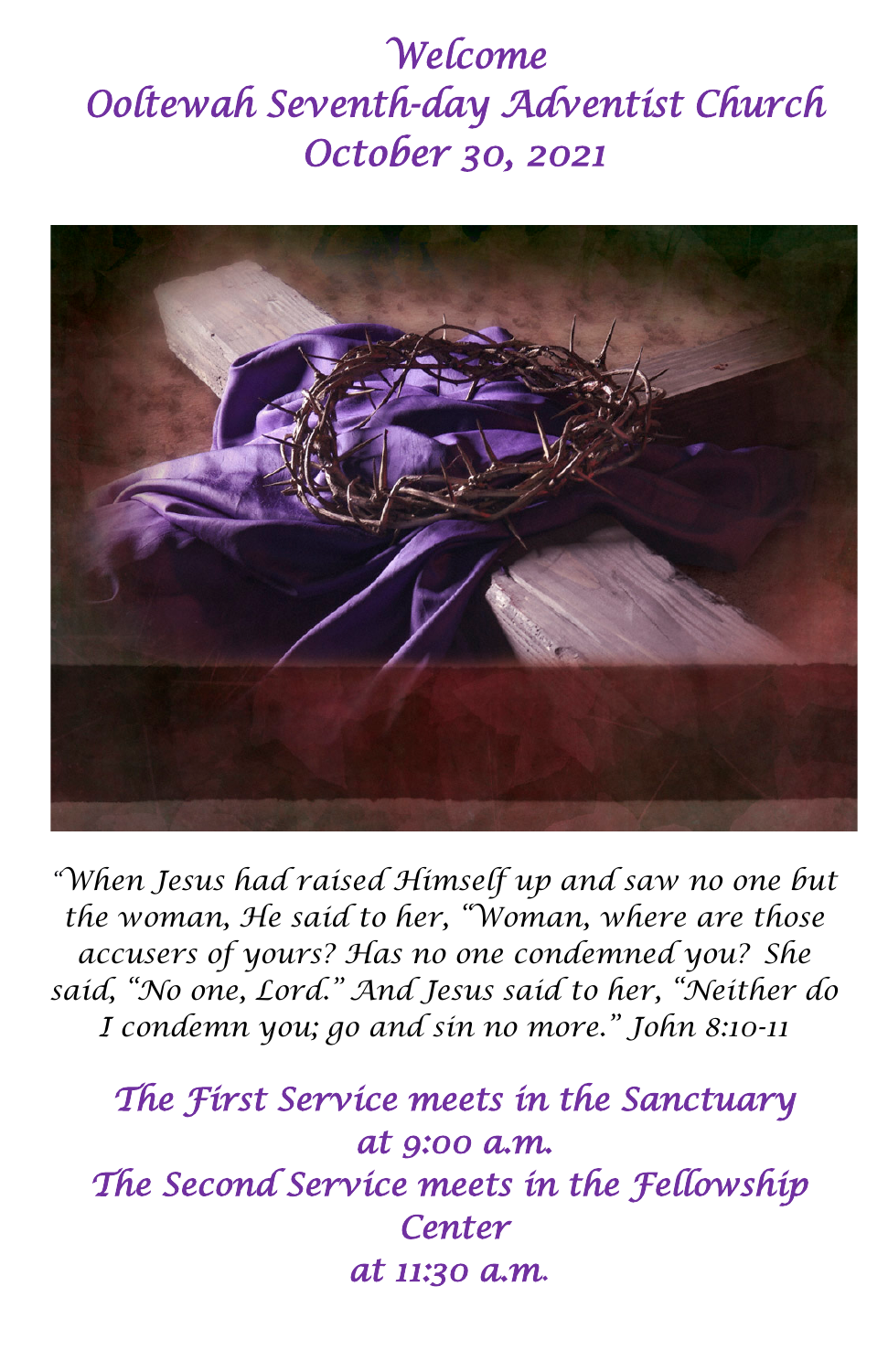## *1st Service Sanctuary 9:00 a.m.*

| Prelude                                                                                                                                                                                    |               | Wayne Stevens - Organ                                                       |  |
|--------------------------------------------------------------------------------------------------------------------------------------------------------------------------------------------|---------------|-----------------------------------------------------------------------------|--|
| Welcome and Call to Worship                                                                                                                                                                |               | Pastor Matthew Shallenberger                                                |  |
| Opening Hymn                                                                                                                                                                               | "Jesus Saves" | SDA Hymnal #340                                                             |  |
| Opening Prayer                                                                                                                                                                             |               | Arlene Leavitt                                                              |  |
| Announcements                                                                                                                                                                              |               | Pastor Matthew Shallenberger                                                |  |
| Children's Story                                                                                                                                                                           |               | Rhonda Hicks                                                                |  |
| Offering Call and Prayer<br>Greg Leavitt<br>Today's loose offering is for the Local Church Budget                                                                                          |               |                                                                             |  |
| Offertory                                                                                                                                                                                  |               | Wayne Stevens - Organ                                                       |  |
| Music and Worship<br>Choir and Congregation<br>.<br>'Standing On the Promises" SDA Hymnal #518<br>"Safely Through Another Week" SDA Hymnal #384<br>"Jesus Savíor Pílot Me" SDA Hymnal #551 |               |                                                                             |  |
| Scripture Reading                                                                                                                                                                          | John 8:10-11  | Arlene Leavitt                                                              |  |
| Special Music                                                                                                                                                                              |               | Cameron Wilcox and Kathy Sabo                                               |  |
| Sermon                                                                                                                                                                                     |               | Pastor Matthew Shallenberger<br>"Defender of the Vulnerable"                |  |
| <b>Benediction</b>                                                                                                                                                                         |               | Pastor Matthew Shallenberger                                                |  |
| <b>Benediction Response</b>                                                                                                                                                                |               | Wayne Stevens - Organ                                                       |  |
| Postlude                                                                                                                                                                                   |               | Wayne Stevens - Organ                                                       |  |
|                                                                                                                                                                                            |               | Song Leaders - Ron Malloch<br>Piano - Jenny Spicer<br>Organ - Wayne Stevens |  |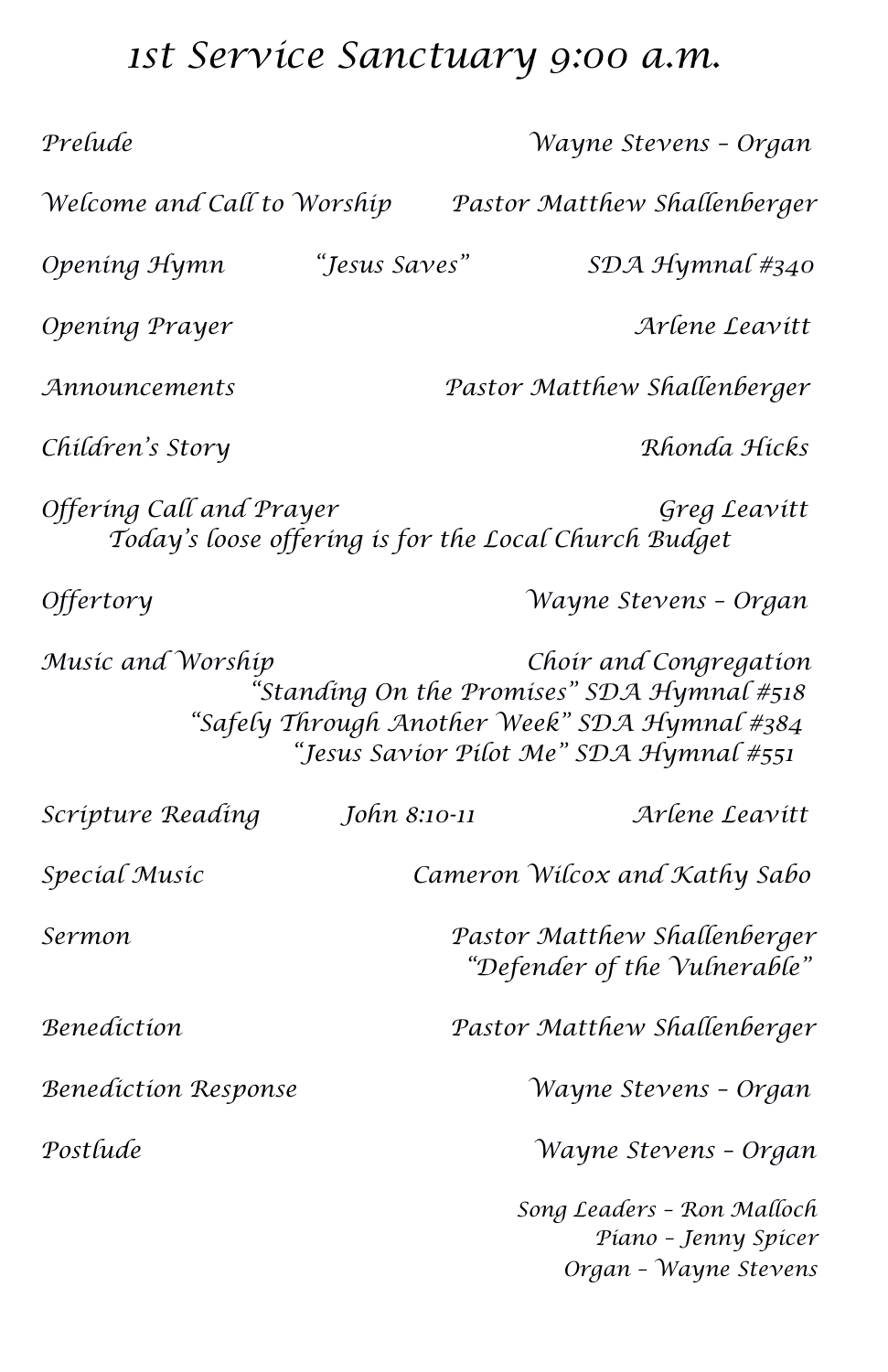# *2nd Service Fellowship Center 11:30 a.m.*

| Prelude                                                                                                                                                                                 |                                                              | Wayne Stevens - Organ                                                         |
|-----------------------------------------------------------------------------------------------------------------------------------------------------------------------------------------|--------------------------------------------------------------|-------------------------------------------------------------------------------|
| Welcome and Call to Worship                                                                                                                                                             |                                                              | Pastor Matthew Shallenberger                                                  |
| Opening Hymn                                                                                                                                                                            | "Jesus Saves"                                                | $SDA$ Hymnal #340                                                             |
| Opening Prayer                                                                                                                                                                          |                                                              | Patrícia Geraghty                                                             |
| Announcements                                                                                                                                                                           |                                                              | Pastor Matthew Shallenberger                                                  |
| Children's Story                                                                                                                                                                        |                                                              | Rhonda Hicks                                                                  |
| Offering Call and Prayer                                                                                                                                                                |                                                              | Matthew Geraghty<br>Today's loose offering is for the Local Church Budget     |
| <i><b>Offertory</b></i>                                                                                                                                                                 |                                                              | Wayne Stevens - Organ                                                         |
| Music and Worship<br>Choir and Congregation<br>"Oh, Love That Will Not Let Me Go" SDA Hymnal #76<br>"As Water to The Thirsty" SDA Hymnal #460<br>"Think About His Love" SDA Hymnal #158 |                                                              |                                                                               |
| Scripture Reading                                                                                                                                                                       | John 8:10-11                                                 | Patricia Geraghty                                                             |
| Special Music                                                                                                                                                                           |                                                              | Cameron Wilcox and Kathy Sabo                                                 |
| Sermon                                                                                                                                                                                  | Pastor Matthew Shallenberger<br>"Defender of the Vulnerable" |                                                                               |
| Benediction                                                                                                                                                                             |                                                              | Pastor Matthew Shallenberger                                                  |
| <b>Benediction Response</b>                                                                                                                                                             |                                                              | Wayne Stevens - Organ                                                         |
| Postlude                                                                                                                                                                                |                                                              | Wayne Stevens - Organ                                                         |
|                                                                                                                                                                                         |                                                              | Song Leaders - David Reynolds<br>Piano - Paula Wolfe<br>Organ - Wayne Stevens |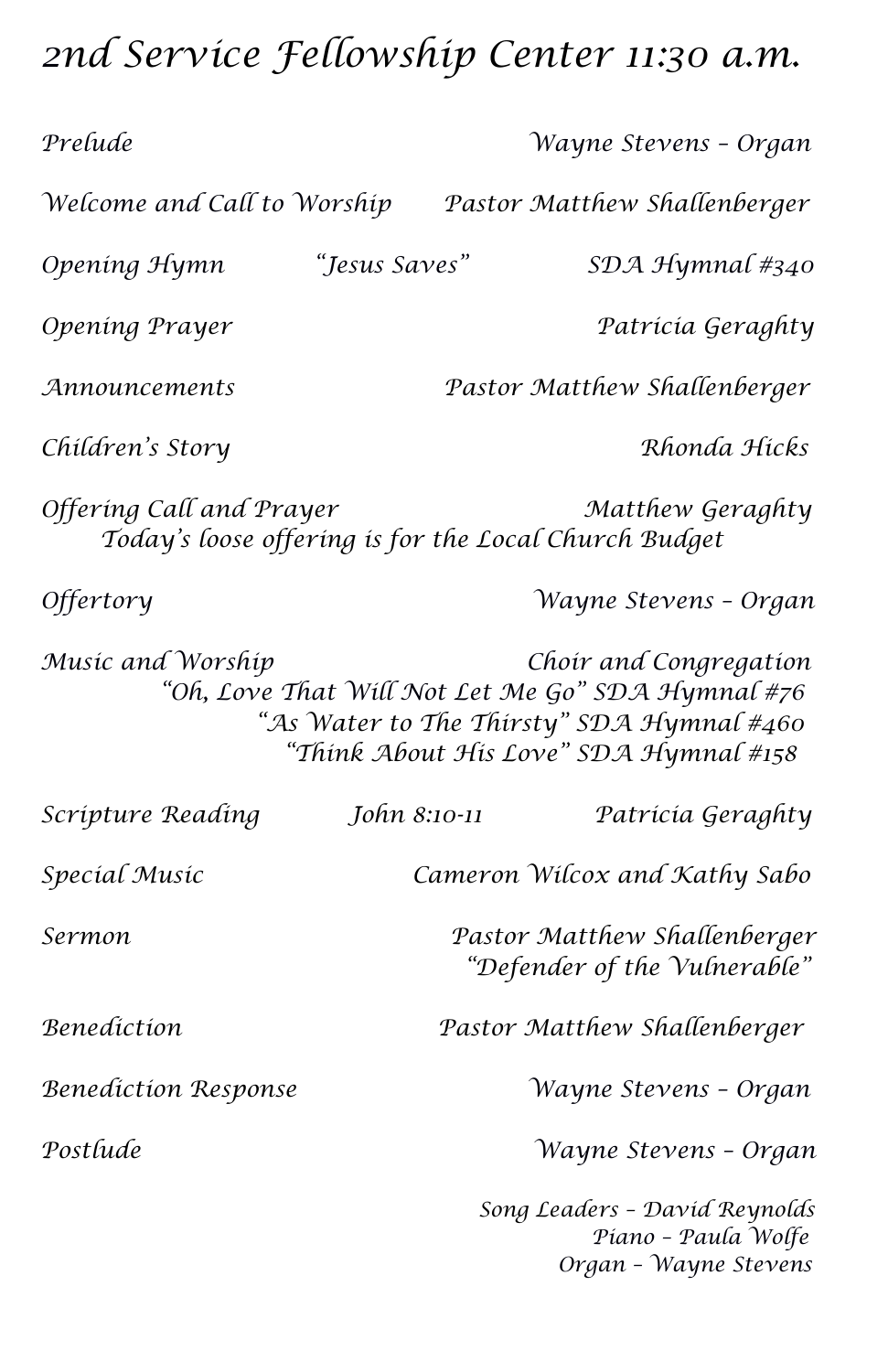### **ADULT SABBATH SCHOOL CLASSES**



**SANCTUARY** CLASS Leader: Mike Doucoumes



**FFITOWSHIP** CLASS Leader: Larry Otto



**OPEN CIRCLE** Leader: Jackie Rose





**MEN'S CLASS** Leader: **Edymar Penagos** 

Meeting in the main sanctuary of the church, this class enjoys a full hour of interaction in their study of the Sabbath School Lesson Quarterly. Masks Optional

This class enjoys singing, praying, and studying together. Meeting in the Fellowship Hall, they generally study or highlight the Sabbath School Quarterly. **Masks Optional** 

Meeting in the Pastor's office, this smaller, intimate class enjoys verse-by-verse Bible study and study of the Sabbath School Lesson Quarterly. Masks Optional

This friendly, accepting class enjoys singing together, praying for each other, and studying the Bible with the Lesson Quarterly as their guide. They can be found in the 8th grade room at the School  $\sim$  last door to the right. **Masks Required** 

These men long to be better husbands, fathers, and priests of their homes. Following in the footsteps of Jesus, they are always on the lookout for service projects. On Sabbath mornings they unite together in the study of Biblical topics that will strengthen and improve their lives. This class is located in the 5th grade room at the School  $\sim$ last door to the left on the main hallway. Masks Optional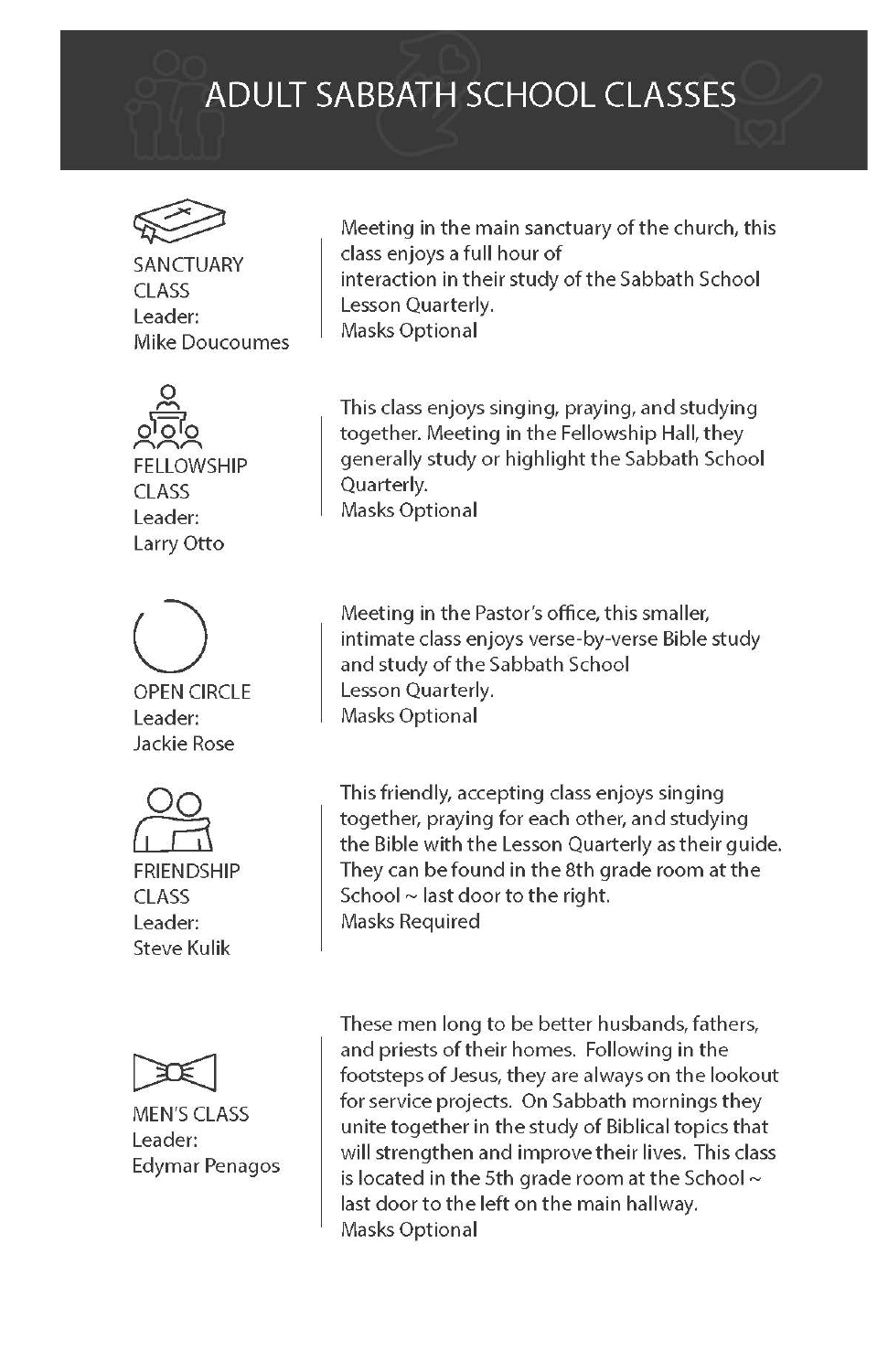### **ADULT SABBATH SCHOOL CLASSES**

**TING CLASS** Leader: David Bissell





**WOMEN'S** CLASS Leader: Laura Herren



**YOUNG ADULTS CLASS** Leader: John M. Garvin

These parents, desiring to "raise their children in the fear and admonition of the Lord", study positive parenting and teaching techniques through the "Love and Logic" approach. They meet in the Kindergarten room located in the Primary Wing of the School  $\sim$  to the left off the main school hallway. Masks Optional

Learning to be disciples of Christ and preparing to be mentors for Christ, this class prays and studies the Lesson Quarterly together. This class can be found in the 7th grade room in the Enrichment Wing of the School ~ to the right off the main school hallway. Masks Optional

A class for women from all walks of life who desire a greater understanding of God's presence in their lives. They study scripture and Biblically-based books that will enhance and enrich their lives. Their class meets in the School Library located in the Enrichment Wing  $\sim$  to the right off the main school hallway. **Masks Optional** 

These post-high-school adults, who are either in the work place or attending college, meet together to study God's word and uplift each other. They can be found in the 6th grade room of the School  $\sim$  first door to the left. Masks Optional

For any questions about Sabbath Schools contact: Connie Reynolds at (423) 313-7216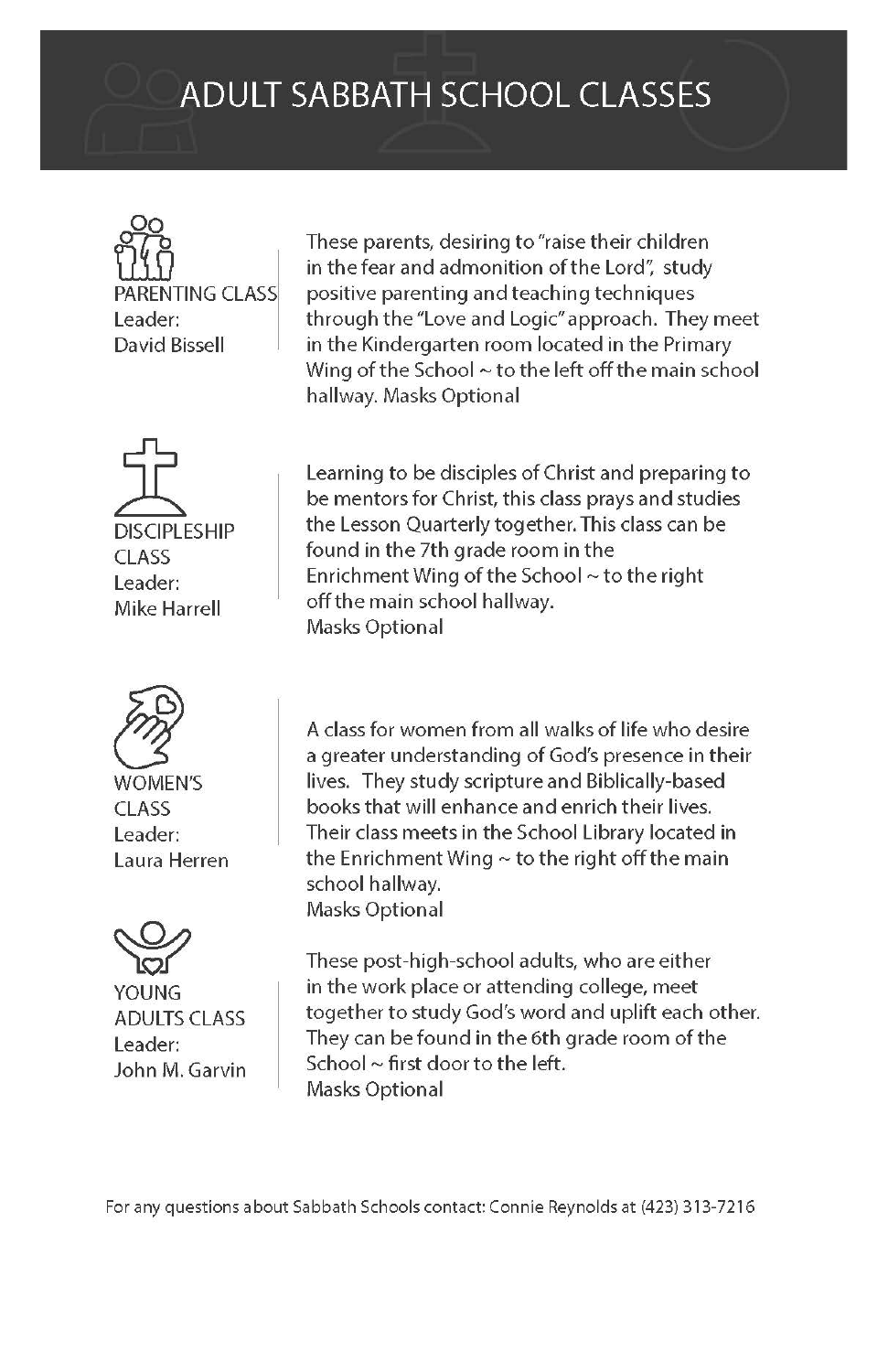#### **ANNOUNCEMENTS**

**INCOMING TRANSFERS 1<sup>st</sup> READING:** Ray Mittan from Markham Woods SDA Church in Longwood, FL. Don and Linda Timothy from Collegedale Community SDA Church in Collegedale, TN. Samuel and Lilibet Dominguez from Collegedale Hispanic Community Church in Chattanooga, TN

**OUTGOING TRANSFERS 1st READING:** Fred and Darlene Turner to Bowman Hills SDA Church in Cleveland, TN. Fred and George Ann Anderson to Collegedale SDA Church in Collegedale, TN

**CHURCH FAMILY:** October is National Domestic Violence and Prevention Month. Please see our resource table located in the lobby. A ministry leader will be available to answer any questions or concerns. If you or someone you know is struggling in their relationship, there will be pastors available for support and prayer. Please contact Pastor Peter (678- 571-1743) or Pastor Matthew (423-443-2769) to schedule a confidential meeting. May we all be aware of these struggles and continue to prayer for those who are hurting.

**ONLINE WORSHIP SERVICE:** If you prefer to watch our services online, please visit our website, which will direct you to our YouTube channel. A link will also be posted on the church's Facebook page on Sabbath morning. The 9:00 a.m. worship service recording will be available for you to watch at any time.

**PRAYER MEETING:** Join us Wednesday evenings at 7:00 p.m. on Zoom for prayer and study. You may also view the live stream on YouTube.

**PRAYER REQUESTS:** Please use Pastor Matthew's cell phone number (423-443- 2769) for your prayer requests during the Sabbath morning worship service.

**CHURCH FAMILY BANQUET:** We are inviting all of our church family and those who love and support our mission to a special banquet on the evening of **November 7, 2021!**  Please mark your calendar and save the date. Plan to come and enjoy warm fellowship and delicious food (provided) while enjoying a special guest speaker and musical artists. The banquet will begin at 5:00 p.m. Childcare will be provided for ages 3-12. Our Elders are in the process of sharing more details with you.

**SPECIAL BANQUET TRANSPORTATION:** If you cannot drive, or prefer not to drive after dark, there will be available transportation leaving from the ABC parking lot at 4:15 p.m., and from the Ooltewah SDA Church parking lot at 4:30 p.m. EST. If you would like to use this service, please nearly print your name on the sign-up sheets in the foyer. They will be available for both services in the respective foyer.

**YOUTH GAME NIGHT:** All earliteen, youth, and young adults are welcome to join us this evening at 7:15 in the youth room for food, games, and fellowship.

**YOUNG AT HEART:** Will be meeting on November 3, 2021, at 1:00 p.m. at Molcajete Mexican Restaurant, 6231 Perimeter Drive, Chattanooga, TN. Please contact (937- 609-3070) for additional information.

**SABBATH SCHOOL COUNCIL:** All Sabbath School leaders and teachers are encouraged to join our council meeting next Sabbath, November 6, 2021, at 4:00 p.m. in the Fellowship Hall.

**SINGSPIRATION:** Please join us on November 6, 2021, in the Sanctuary at 6:00 p.m. for worship through song.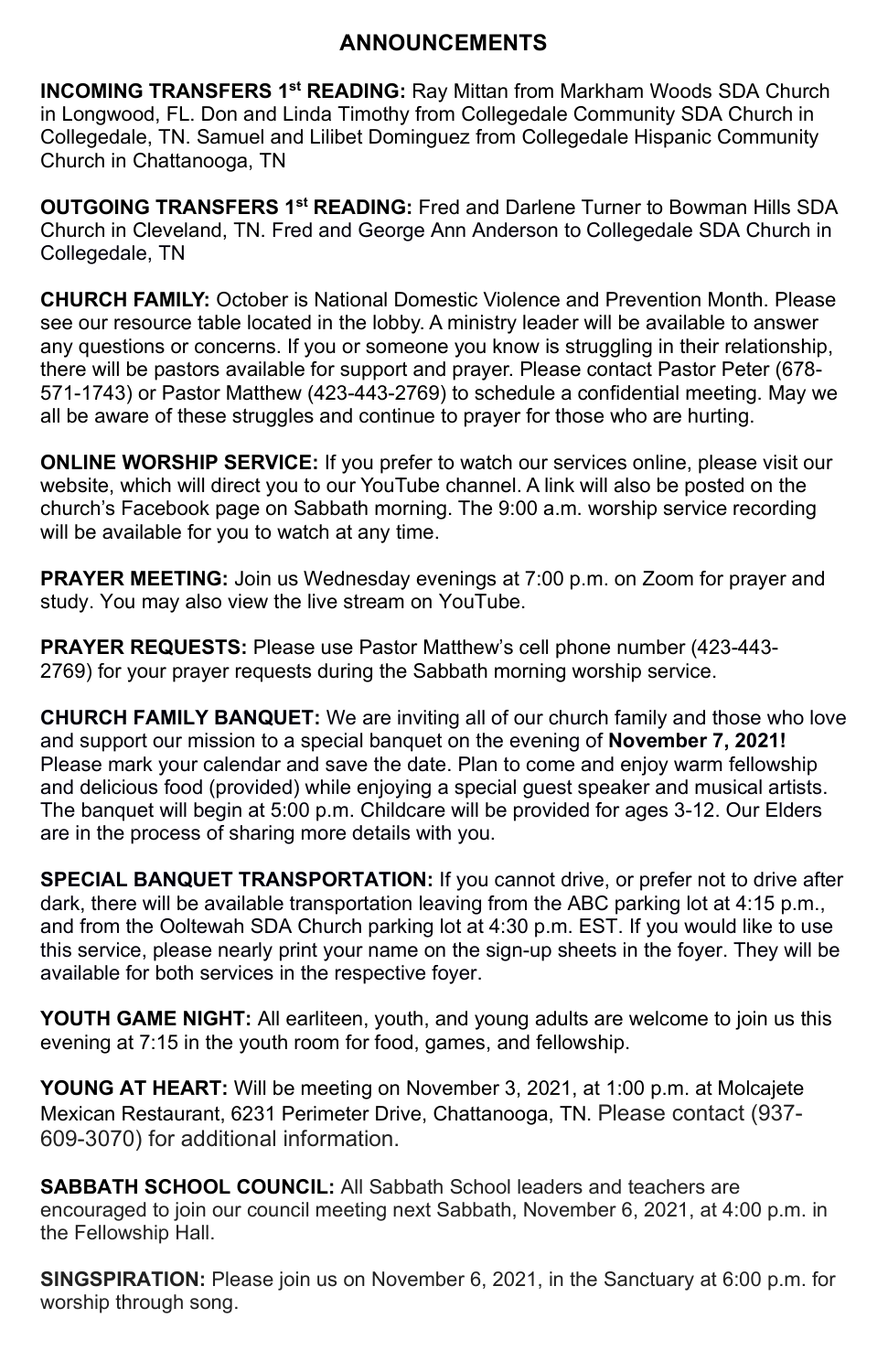**GREETERS:** There will be a potluck for all greeters on November 13, 2021, in the Fellowship Hall after second service. Please bring a dish to share. This will be a great time to fellowship together.

**MISSION TRIP:** Please join in as we support and raise funds to assist Hannah Herren. She has committed to take part in a mission trip with Collegedale Academy to Cambodia and would like to raise \$2300.00 by 1/20/2022. Please mark your donations for the "mission trips" account on your tithe envelope. Thank you, church family, for your dedication to this young member.

**EMPLOYMENT: NOW HIRING**: The Ooltewah Adventist Church is looking to fill two parttime positions in our church office. The **administrative assistant** will manage the office, prepare and print the church bulletin, and assist the pastor in various administrative tasks. The **maintenance and grounds manager** will oversee the upkeep of the church building and property, perform small repairs, and schedule contractors for major repairs. For more information or to apply, call the church office at (423) 238-4619, or email [office@ooltewahchurch.org](mailto:office@ooltewahchurch.org)

**EVENSONG:** This evening at 7:00 pm.**[www.southern.edu/evensong](http://www.southern.edu/evensong)** Evensong is a special tradition at Southern, a time when uplifting music and devotional readings celebrate the blessings of Sabbath and prepare us for the week ahead. Our Alumni Spotlight will feature the Deep 6 Brass Ensemble with Frances Johnson serving as reader. Masks are required for in-person attendance.

**COMMUNITY EVENT: Symphony Orchestra Concert – November 7, 2021.** You are invited to enjoy Southern Adventist University's Symphony Orchestra in concert on November 7 at 7:30 p.m. in the Collegedale Church of Seventh-day Adventists, with Laurie Redmer Cadwallader conducting. The evening will include *Overture Solennelle, op. 73* by Alexander Glazunov; *Piano Concerto No. 19 in F major, K. 459* by Wolfgang Amadeus Mozart, with Alan Nichols on piano; and *Symphony No. 3 in C minor, op. 78* by Camille Saint-Saëns, with Adrienne Cox Olson on organ. This event is free and open to the public and also will be livestreamed at **[southern.edu/streaming](http://southern.edu/streaming)**. For more information, visit **[southern.edu/musicevents](http://southern.edu/musicevents)** or call 423.236.2880.

**COMMUNITY EVENT:** Revelation Today by It is Written Ministry presents a continued series with John Bradshaw. This event will take place at the Chattanooga First SDA Church. These meeting will be held nightly through November 11, 2021. Please visit revelationtoday.com for more info.

**COMMUNITY EVENT:** *Evening Anthem* vespers is beginning again on November 13, with Martin Young, at 5:00 p.m. He will be joined by two guest musicians, Kristy Hall (piano), and Tyson Hall (piano/cello). Their program is entitled "An Evening of Praise." Please join us as we close the Sabbath with beautiful songs of praise to our heavenly Father!

**COMMUNITY EVENT:** A THANKSGIVING of HOPE: Helping the people of Cuba in a time of unprecedented crisis. Join us Saturday night November 27th at 6:00 p.m. at Collegedale Community Church for a FREE concert featuring one of gospel music's greatest quartets LEGACY 5 and Jaime Jorge. Questions: Kim 423-488-4800.